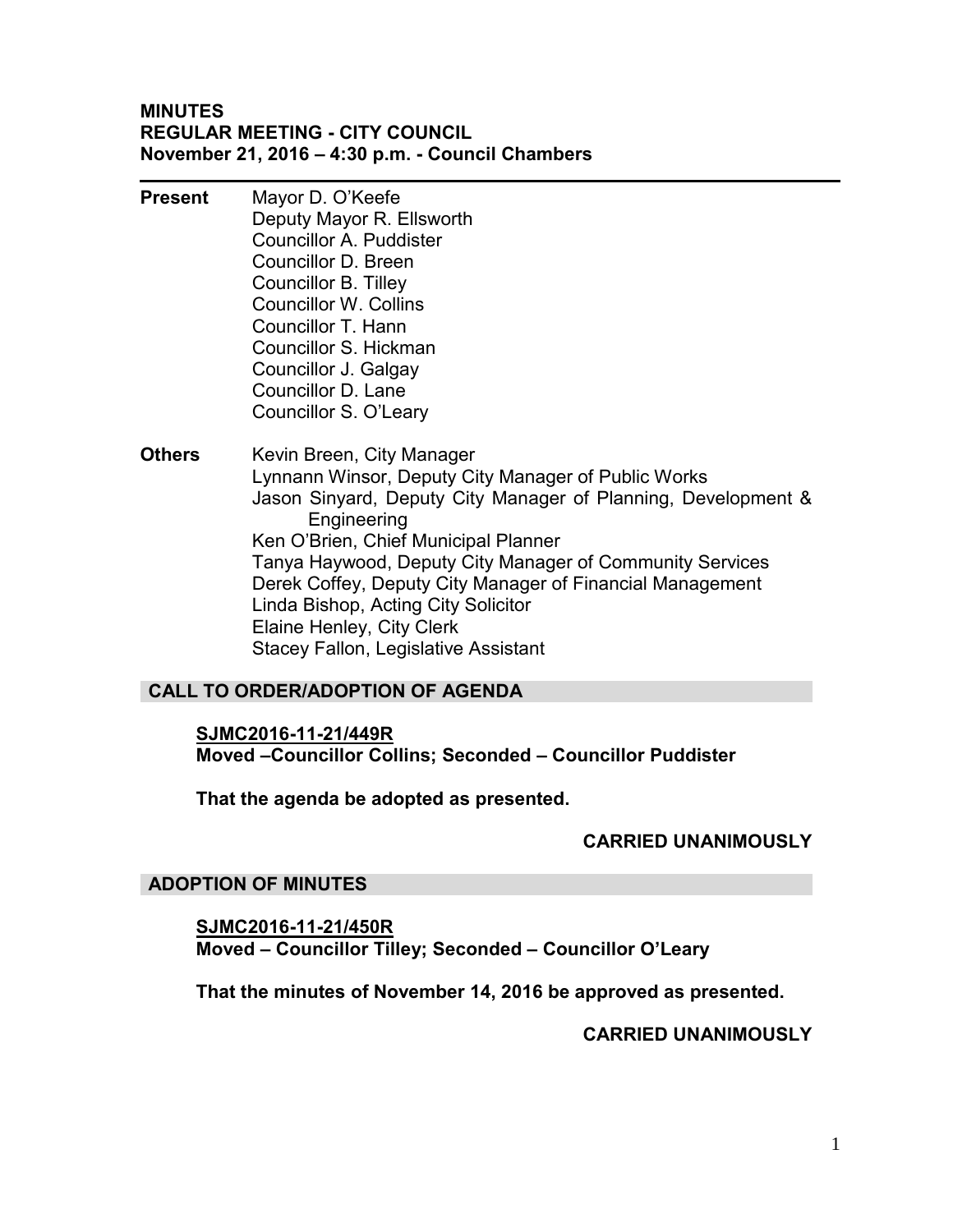## **BUSINESS ARISING FROM THE MINUTES**

## **Notice of Motion – Capital Works Budget - Fire Stations**

The above noted Motion was not given in leiu of the two decision notes to follow approved by the City Manager.

## **Decision Note Dated November 9, 2016 – Re:Establishment of a fire station in the north eastern extern of St. John's – Approved by the City Manager**

The above noted was considered and an amended motion put forward as follows from Councillor Puddister.

#### **SJMC2016-11-21/451R Moved – Councillor Puddister; Seconded – Councillor Galgay**

**That the upgrade to Kenmount Station 5 be given priority and a start on design in 2016 with a target for a 2017 start of construction. That the committee struck to assess the many issues associated with the new station in the north east of St. John's and the south west end/Goulds be tasked to develop a plan for and report to City Council on:**

- **a. Location and land acquisition**
- **b. Station design**
- **c. Feasibility of incorporating a repair facility into the new station location**
- **d. Budgetary projections for the project**

## **CARRIED UNANIMOUSLY**

**Decision Note Dated November 9, 2016 – Re: Twenty four hour couverage in and building replacement of Goulds Stn. 7 – Approved by the City Manager** 

The above noted was considered and an amended motion was put forward from

Councillor Puddister.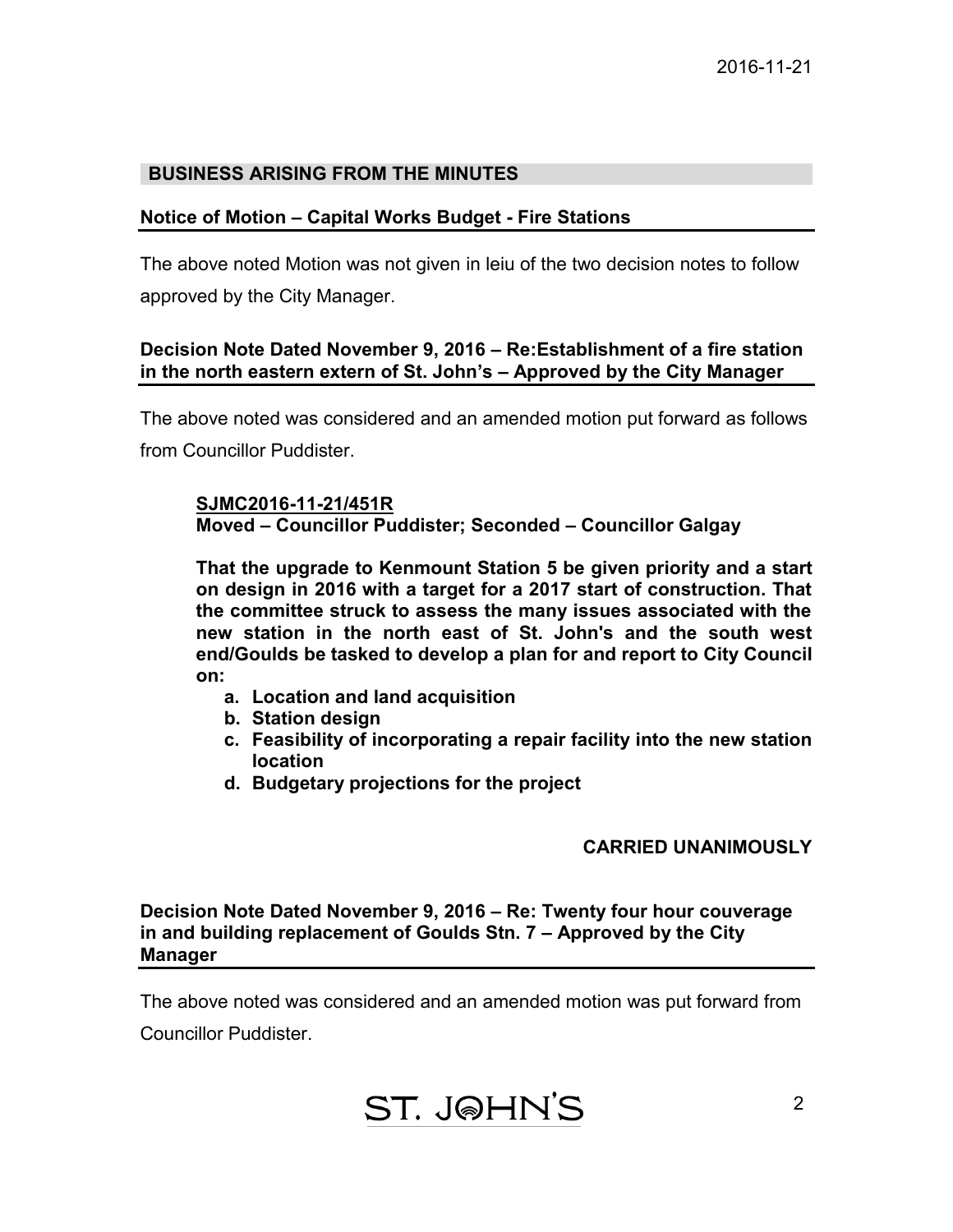**SJMC2016-11-21/452R Moved – Councillor Puddister; Seconded – Councillor Galgay** 

**That there be no change to the fire protection service currently being provided to the Goulds. The current level of service meets NFPA standards for Composite Fire Stations which are common across North America; and that the Chief and Regional Fire Department prepare an exit strategy, contingency plan for Goulds Volunteer Fire Dept; as previously committed to during a recent meeting with the Union, Chief, City Manager and some members of Council.** 

## **CARRIED UNANIMOUSLY**

#### **NOTICES PUBLISHED**

**1. 16 Stavanger Drive Commercial Regional (CR) Zone** 

A Discretionary Use application has been submitted to the City of St. John's by Eastlink seeking approval of site design in relation to an existing telecommunications tower site located at 16 Stavanger Drive**.** In accordance with the City of St. John's Siting Protocol for Wireless Facilities, the City of St. John's hereby notifies residents in the vicinity of 16 Stavanger Drive of Eastlinks' intention to install an antenna system consisting of:

• Six (6) Karthrein antenna mounted on a steel pinwheel at height of 32 meters on the existing Rogers tower.

• 2.5 meter by 3 meter equipment shelter that will be placed at the base of the tower inside the existing fenced area.

**SJMC2016-11-21/453R Moved –Councillor Puddister; Seconded – Councillor Hickman** 

**That Council approve the Application, subject to all applicable City requirements.** 

**CARRIED UNANIMOUSLY** 

ST. J@HN'S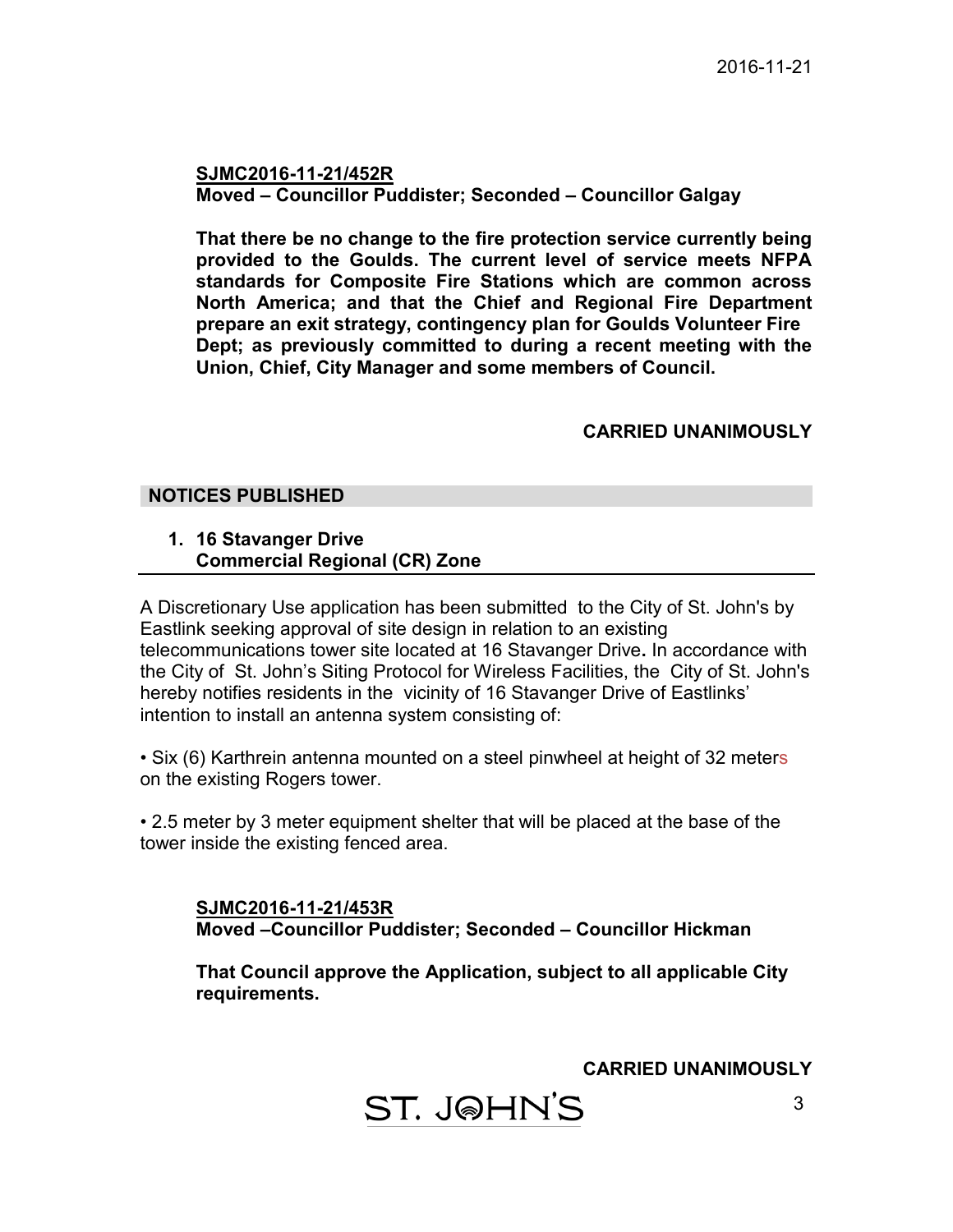#### **2. 140 water Street Commercial Central Office (CCO) Zone**

A Discretionary Use Application has been submitted to the City of St. John's by Eastlink seeking approval of site design in relation to a rooftop telecommunications site at the TD Building on 140 Water Street. In accordance with the City of St. John's Siting Protocol for Wireless Facilities, the City of St. John's hereby notifies residents in the vicinity of 140 Water Street of Eastlinks' intention to install an antenna system consisting of:

• Six (6) Huawei dual band antennas are divided into three (3) sets on the rooftop. Two (2) which will be wall mounted are 1.3m high above the penthouse roofline, four (4) will be gravity mounted on metal frames and build on the roof at 2.6 m high above the penthouse roofline. The existing building is currently 42.5 meters.

## **SJMC2016-11-21/454R Moved –Puddister; Seconded – Hickman**

**That Council approve the Application, subject to all applicable City requirements.** 

## **CARRIED UNANIMOUSLY**

## **COMMITTEE REPORTS**

## **Development Committee Report – November 14, 2016**

Council considered the above noted report.

**SJMC2016-11-21/455R Moved – Councillor Puddister; Seconded – Councillor Hickman** 

**That the Development Committee report be adopted and the crown land lease be approved for Agriculture-Livestock Use at 680 Foxtrap Access Road – CRW1600008** 

**CARRIED UNANIMOUSLY**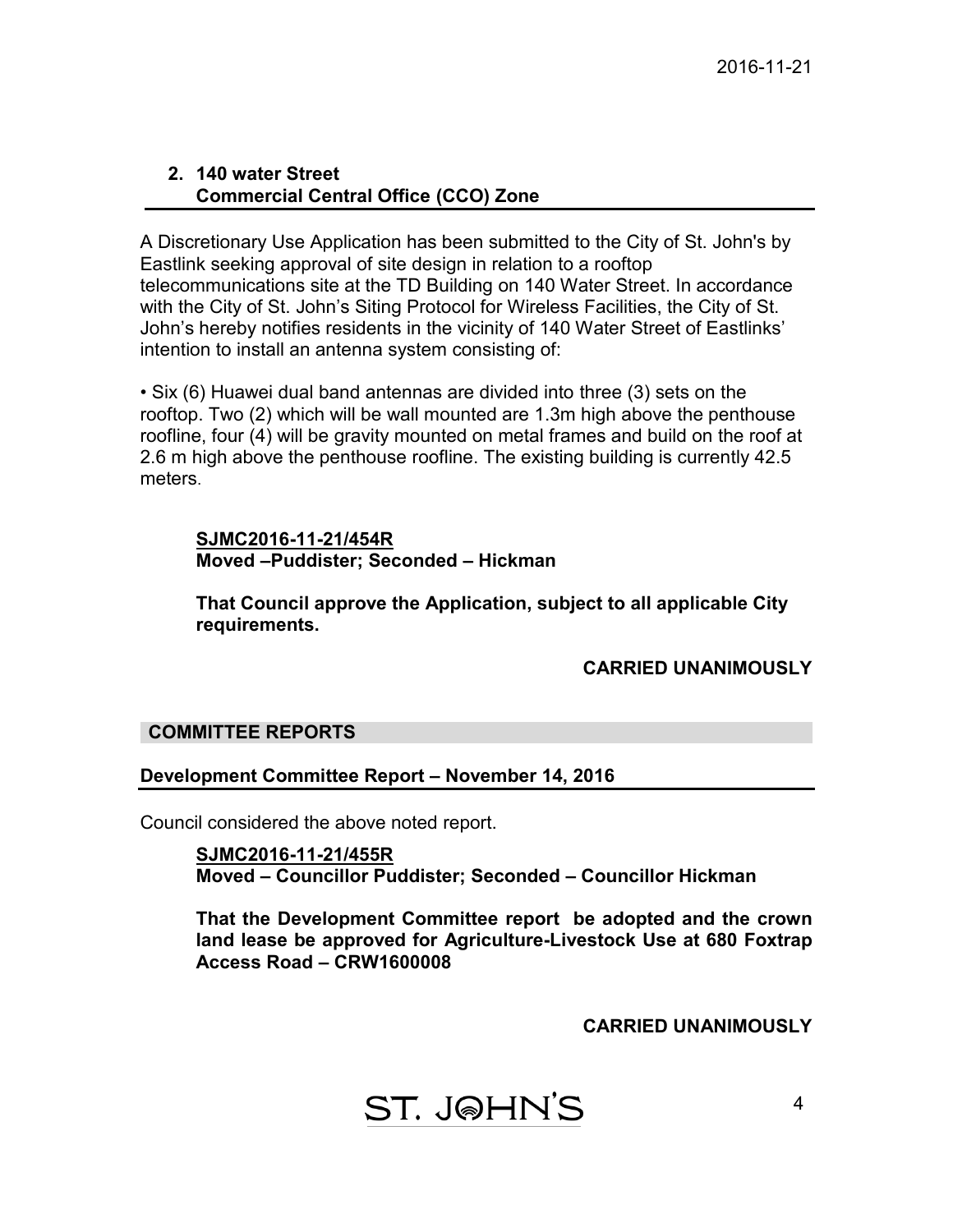#### **Planning & Development Committee Report – November 15, 2016**

Council considered the above noted report.

**SJMC2016-11-21/456R Moved – Councillor Puddister; Seconded – Councillor Hickman** 

**That the report be adopted as presented.** 

## **CARRIED UNANIMOUSLY**

# **DEVELOPMENT PERMITS LIST**

*[Link to List](#page-9-0)* 

Council considered, for information, the above noted for the period November 10, 2016 to November 16, 2016

#### **BUILDING PERMITS LIST**

*[Link to List](#page-10-0)* 

Council considered the Building Permits list dated November 21, 2016.

**SJMC2016-11-21/457R Moved – Councillor Hann; Seconded – Councillor Collins** 

**That the building permits list dated November 21, 2016 be approved as presented.** 

## **CARRIED UNANIMOUSLY**

5

#### **REQUISITIONS, PAYROLLS AND ACCOUNTS** *[Link to Memo](#page-13-0)*

Council considered the requisitions, payrolls and accounts for the week ending November 16, 2016.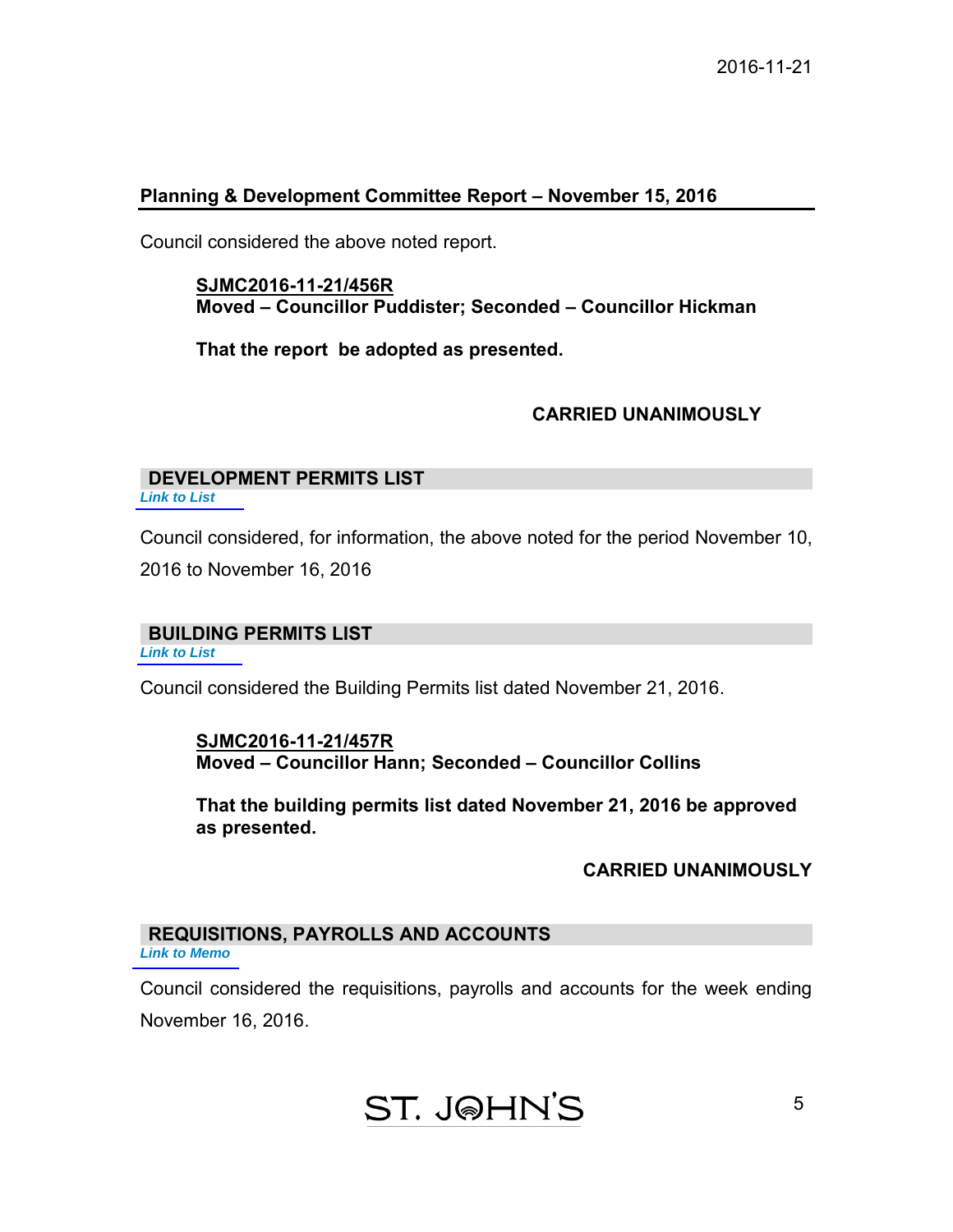## **SJMC2016-11-21/458R Moved – Councillor Hann; Seconded – Councillor Collins**

**That the requisitions, payrolls and accounts for the week ending November 16, 2016 be approved as presented totaling \$5,781,376.06** 

## **CARRIED UNANIMOUSLY**

## **TENDERS/RFPS**

## **Council Approval for the Purchase od Light Duty Vehicles**

Council considered the above noted.

#### **SJMC2016-11-21/459R**

**Moved – Councillor Hann; Seconded – Councillor Collins** 

**That the tender be awarded to the contracted suppliers as listed below. The City participates with the Province of Newfoundland & Labrador and is part of a standing offer for the purchase of Light Duty Vehicles. This purchase is in compliance with the Public Tender Act. Taxes are not included in the quoted price.**

| 1/2 Ton Trucks                |                                |                                 |             |                   |  |
|-------------------------------|--------------------------------|---------------------------------|-------------|-------------------|--|
| <b>QTY</b>                    | <b>Description</b>             | <b>Supplier</b>                 | Unit Cost   | <b>Total Cost</b> |  |
|                               |                                |                                 |             |                   |  |
| 3                             | 2 X 4 Chevrolet Silverado      | <b>General Motors of Canada</b> | \$24,520.00 | \$73,560.00       |  |
| 3                             | 4 X 4 Chevrolet Silverado      | <b>General Motors of Canada</b> | \$27,843.00 | \$83,529.00       |  |
| 3/4 Ton Trucks                |                                |                                 |             |                   |  |
|                               |                                |                                 |             |                   |  |
| 1                             | 2 X 4 Chevrolet Silverado      | <b>General Motors of Canada</b> | \$26,832.00 | \$26,832.00       |  |
| 3                             | 4 X 4 Chevrolet Silverado      | General Motors of Canada        | \$33,172.00 | \$99,516.00       |  |
| <b>Sport Utility Vehicles</b> |                                |                                 |             |                   |  |
|                               |                                |                                 |             |                   |  |
| 3                             | 2 X 4 Chevrolet Equinox        | <b>General Motors of Canada</b> | \$20,700.00 | \$62,100.00       |  |
| 1                             | 4 X 4 Chevrolet Equinox        | <b>General Motors of Canada</b> | \$22,039.00 | \$22,039.00       |  |
| 3/4 Ton Panel Vans            |                                |                                 |             |                   |  |
|                               |                                |                                 |             |                   |  |
| 3                             | <b>Chevrolet Express Cargo</b> | <b>General Motors of Canada</b> | \$22,935.00 | \$68,805.00       |  |

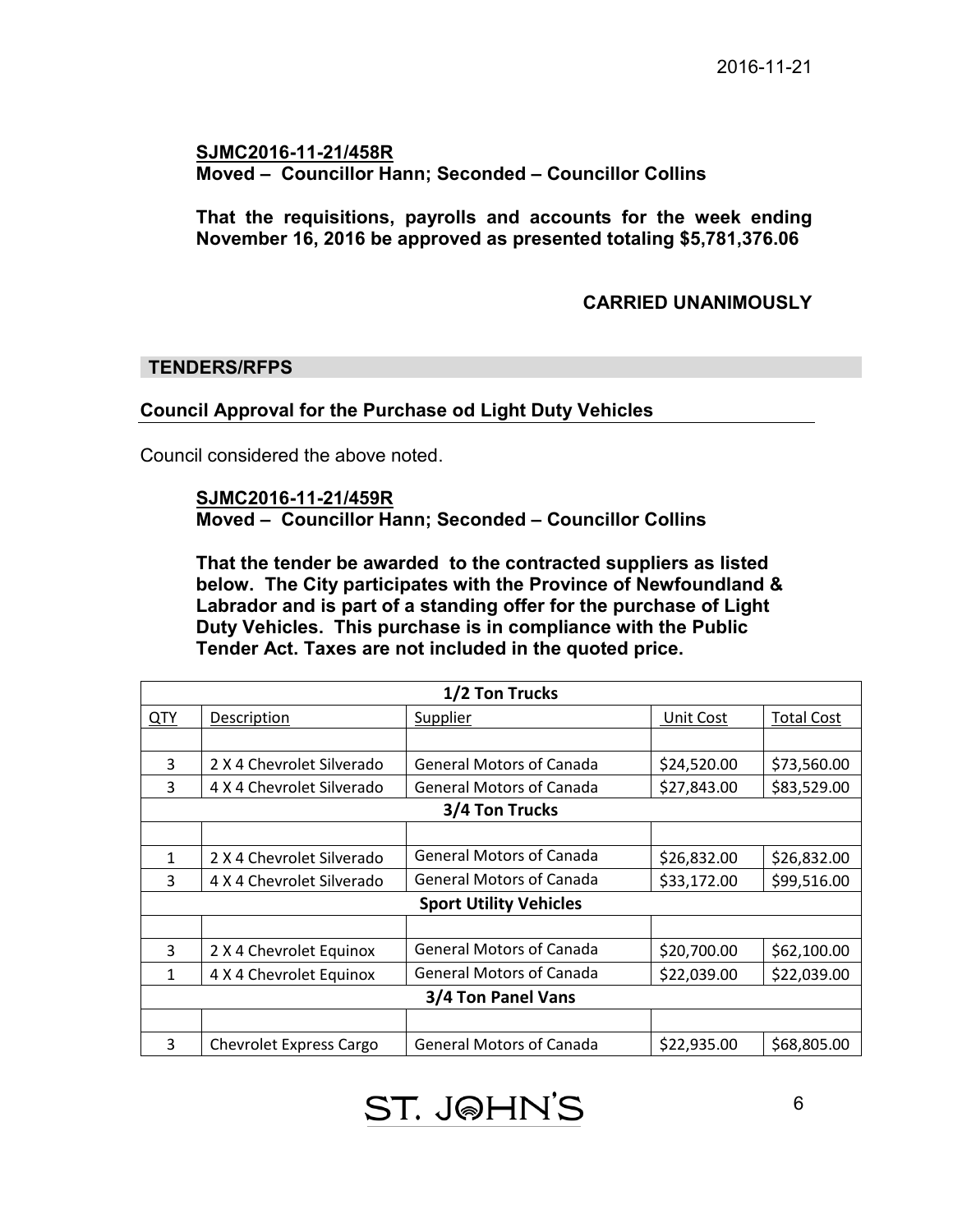|    | Dodge Promaster High<br>Roof | Hickman/Dodge/Jeep/Chrysler | \$30,162.00 | \$60,324.00  |
|----|------------------------------|-----------------------------|-------------|--------------|
| 19 | <b>TOTAL # OF NEW UNITS</b>  |                             |             |              |
|    |                              | <b>Total Cost</b>           |             | \$496,705.00 |

## **CARRIED UNANIMOUSLY**

## **Council Approval Tender 2016145 Rental of Dump Trucks (Snow Removal)**

Council considered the above noted.

## **SJMC2016-11-21/460R Moved – Councillor Hann; Seconded – Councillor Collins**

 **That the tender be awarded to the overall lowest bidders meeting specifications, J3 Consulting and Excavation Ltd. for \$331,775. HST is included in the price quoted.**

## **CARRIED UNANIMOUSLY**

## **NOTICES OF MOTION, RESOLUTIONS QUESTIONS AND PETITIONS**

Councillor O'Leary advised that at the next meeting of Council, she will bring

forward the following motion**:** 

**Whereas;** the City of St. John's boasts the title of the oldest City in North America and is economically dependent upon our cultural heritage and attraction for a strong, sustainable tourism industry.

**And Whereas;** City Council, as public representatives of the people are mandated to ensure optimal communication and transparency between the excellent, professional support of The Heritage Experts Panel and the public, regarding our invaluable heritage protection and progressive development.

**And Whereas;** There is presently no Council representative on this committee to ensure that a strong voice for heritage is represented by a publically elected member of Council, as is with most all other committees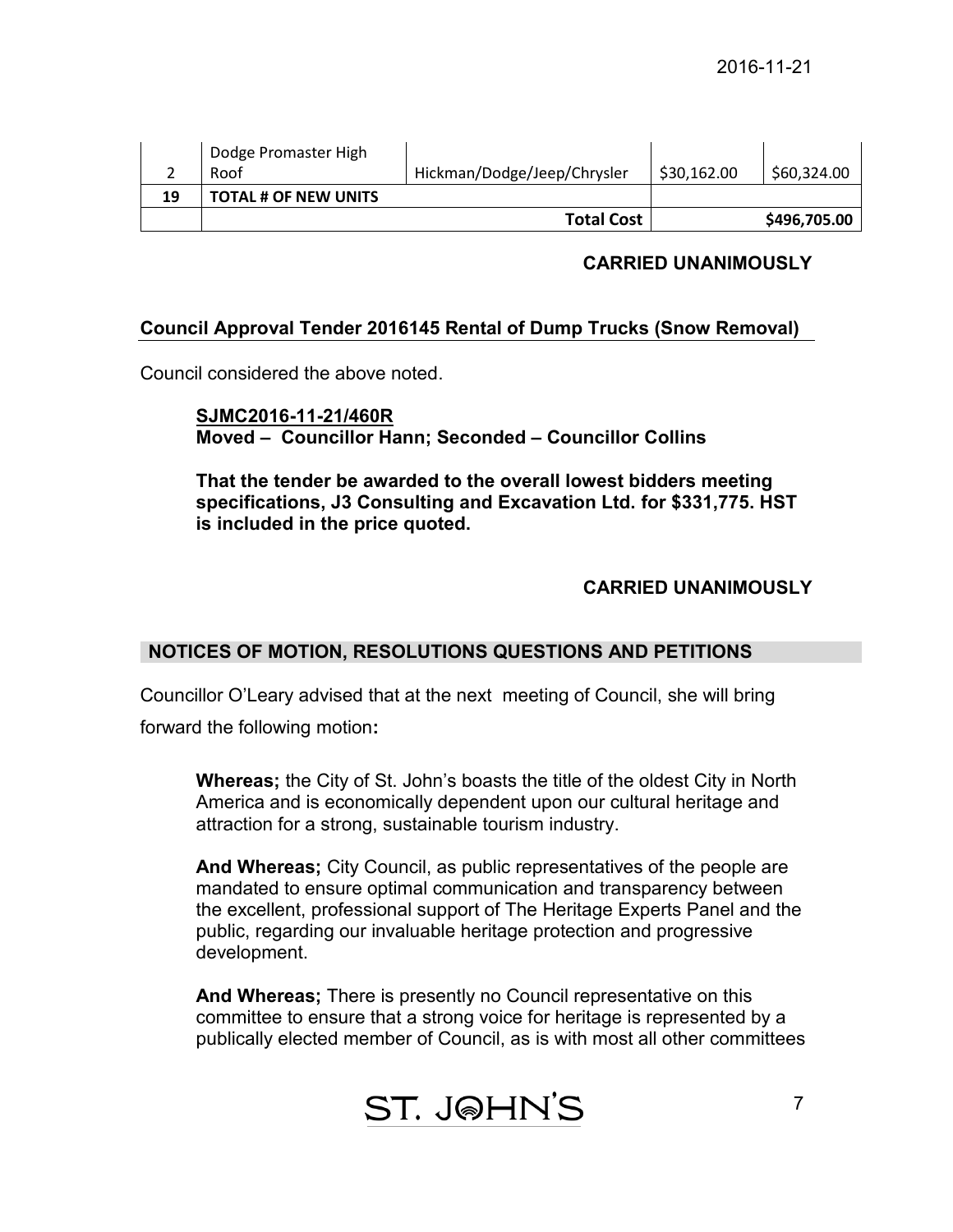of Council, which further diminishes the voice of St. John's residents regarding heritage protection issues.

**And Whereas;** The broader question of design and heritage conservation requires a larger directive to include planning, zoning and issues of scale and can only be accomplished with a Council member being party to broader planning discussions.

**And Whereas;** There is an identified need to create opportunities to collaborate with key stakeholders such as the Heritage Foundation of NL and the NL Historic Trust Association regarding built heritage and the heritage conservation district.

**Be it resolved** that at the next meeting of Council, that I will make a motion to revise the terms of the Heritage Experts Panel to include a democratically elected public representative of Council to dispel any lack of communication and to ensure Council members and thereby the public, have a transparent and well informed review process of heritage issues in the City of St. John's.

**DATED at St. John's, NL this 21st day of November, 2016** 

 $\overline{\phantom{a}}$  , where  $\overline{\phantom{a}}$ Sheilagh O'Leary Councillor, Ward 4

## **OTHER BUSINESS**

**Letter to Mayor for Information, dated November 2, 2016 from Minister Perry Trimper – Re: Provincial Ban on Plastic Bags** 

Council considered the above noted for information.

**Decision Note dated November 3, 2016, approved by the Deputy City Manager of Community Services – Re: Paul Reynolds Community Centre at Wedgewood Park Room Naming** 

Council considered the above noted.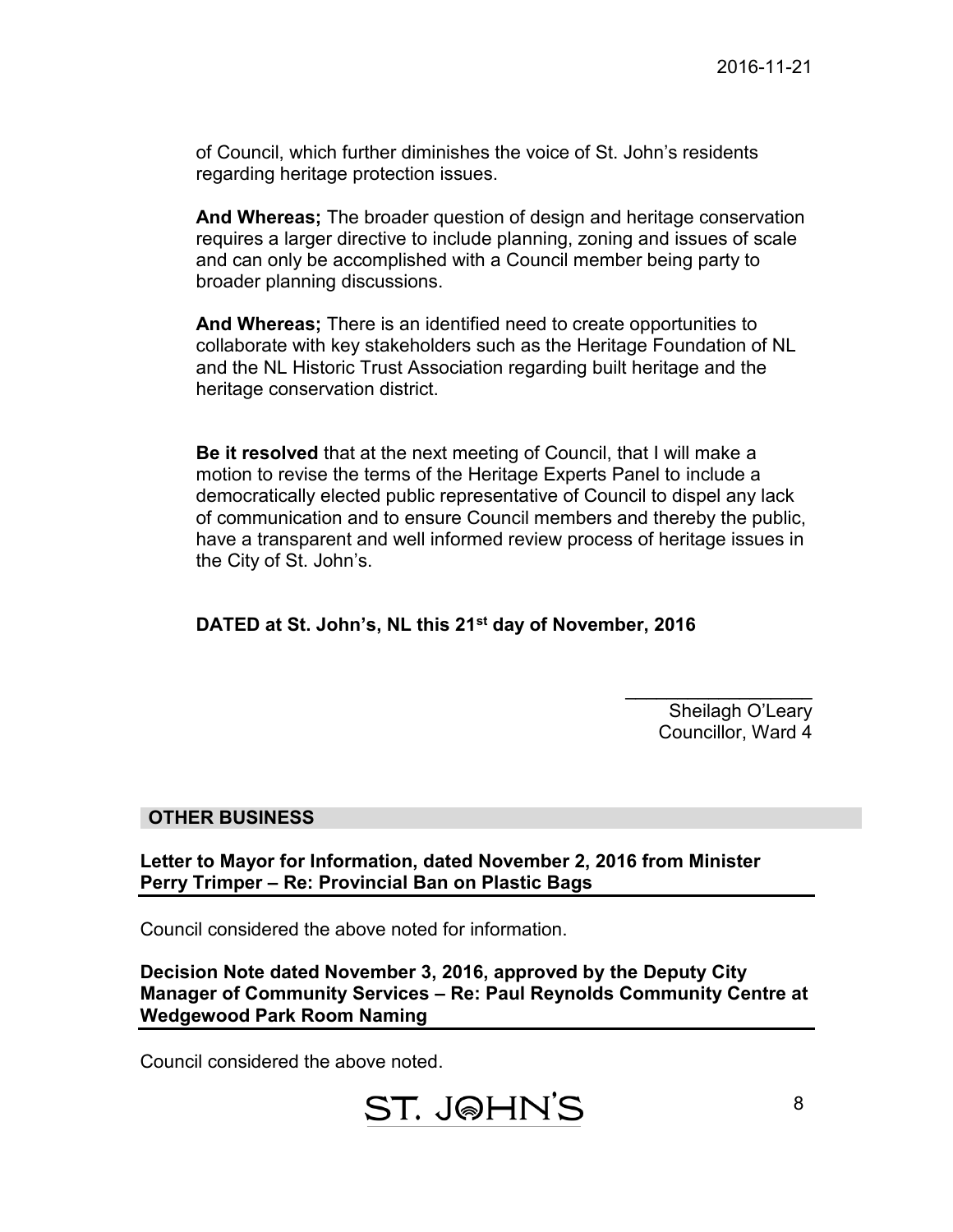**SJMC2016-11-21/461R Moved – Councillor Breen – Seconded Deputy Mayor** 

**That Council approve the recommendation for room naming at the Paul Reynolds Community Centre at Wedgewood Park. Room naming at the Paul Reynolds Community Centre at Wedgewood Park as follows:** 

 **The Paula Kelly Aquatic Centre The William Gladney Gymnasium The Francis Lambe Children and Senior's Room The Wedgewood Youth Room The Gleneyre Multi-Purpose Room (Sides 1 and 2) The Birchwynd Multi-Purpose Room** 

## **CARRIED UNANIMOUSLY**

#### **Councillor O'Leary**

• Requested staff pursue an agresssive approach to the removal of illegal signage posted on poles, which is dictated in the City's by-laws, and to date has not been diligently addressed.

#### **Councillor Lane**

• Requested Staff bring forward an explanation of how the crosswalk buttons work and if they remain the same at given times thoughout the year.

There being no further business, the meeting adjourned at 5:38 p.m.

 **MAYOR** 

 $\overline{\phantom{a}}$  , where  $\overline{\phantom{a}}$  , where  $\overline{\phantom{a}}$  , where  $\overline{\phantom{a}}$  , where  $\overline{\phantom{a}}$ 

 $\overline{\phantom{a}}$  , where  $\overline{\phantom{a}}$  , where  $\overline{\phantom{a}}$  , where  $\overline{\phantom{a}}$  , where  $\overline{\phantom{a}}$ **CITY CLERK** 

ST. J@HN'S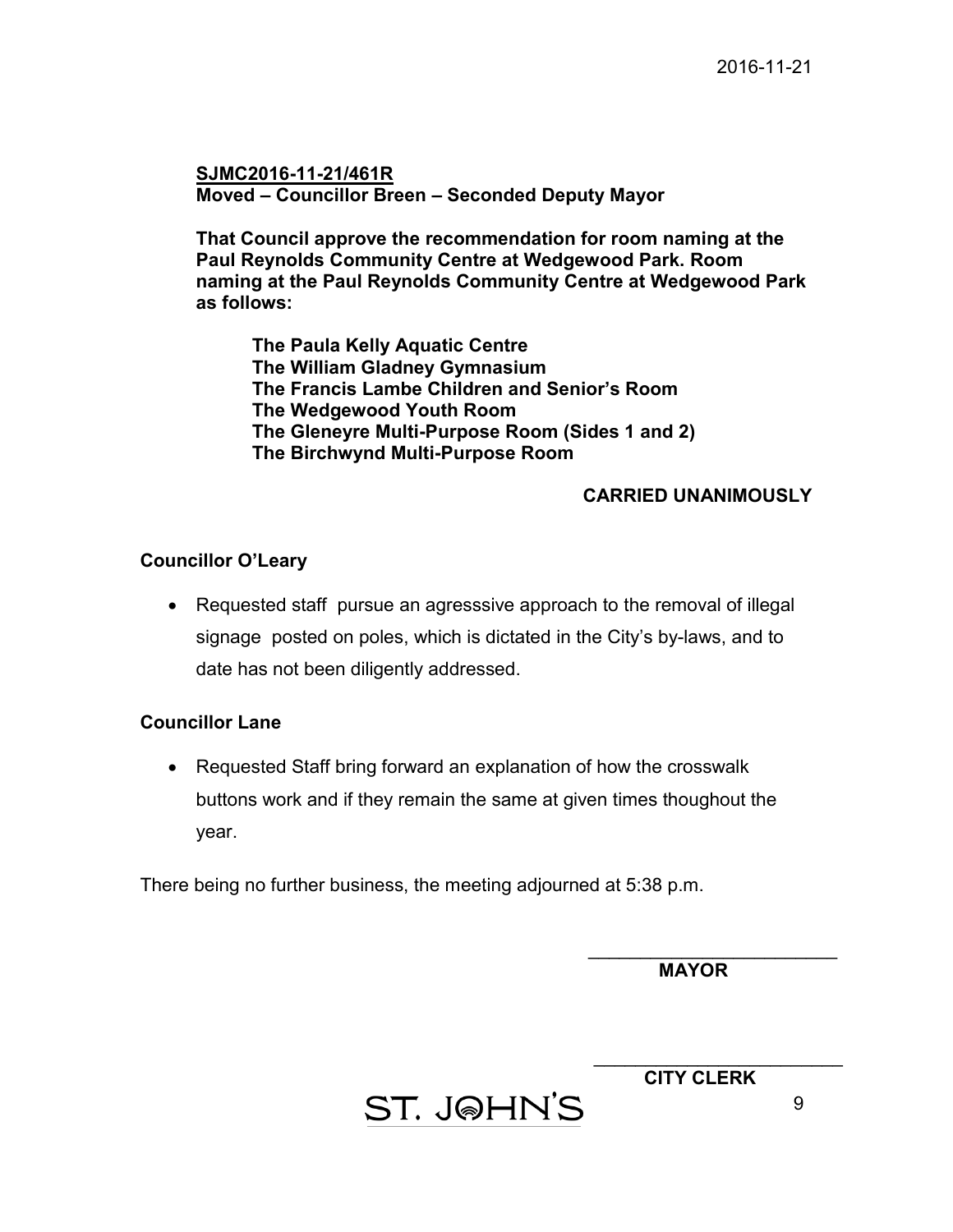#### **DEVELOPMENT PERMITS LIST DEPARTMENT OF PLANNING, DEVELOPMENT AND ENGINEERING FOR THE PERIOD OF November 10, 2016 TO November 16, 2016**

<span id="page-9-0"></span>

| Code                                                                                    | Applicant                              | Application                                                                | Location                                         | Ward | Development<br>Officer's Decision                                                        | Date           |
|-----------------------------------------------------------------------------------------|----------------------------------------|----------------------------------------------------------------------------|--------------------------------------------------|------|------------------------------------------------------------------------------------------|----------------|
| OT                                                                                      | C.W. Parsons<br>Ltd.                   | Proposed Crown Land<br>Licence for Storage of<br>Topsoil and Tree<br>Mulch | 1200 Northern Pond<br>Road                       | 5    | Rejected as<br>per section<br>$10.46 -$ use not<br>permitted in<br>the Watershed<br>Zone | $16 - 11 - 15$ |
| <b>RES</b>                                                                              |                                        | <b>Building Lot for Single</b><br><b>Family Dwelling</b>                   | 40 Ryan's River<br>Road                          | 5    | Approved                                                                                 | $16 - 11 - 16$ |
| <b>RES</b>                                                                              | Newfoundland<br>Housing<br>Corporation | Parking lot Extension<br>& Replacement of<br>Services                      | 111-141 Cashin<br>Avenue Extension               | 2    | Approved                                                                                 | $16 - 11 - 16$ |
| COM                                                                                     | The Royal<br>Garage Limited            | <b>Building Lot for</b><br>Discount Car Rental                             | 350 Kenmount Road                                | 4    | Approve                                                                                  | $16 - 11 - 16$ |
|                                                                                         |                                        |                                                                            |                                                  |      | $\mathsf{v}_\mathsf{c}$                                                                  |                |
|                                                                                         |                                        |                                                                            |                                                  |      |                                                                                          |                |
|                                                                                         |                                        |                                                                            |                                                  |      |                                                                                          |                |
|                                                                                         |                                        |                                                                            |                                                  |      |                                                                                          |                |
|                                                                                         |                                        |                                                                            |                                                  |      |                                                                                          |                |
|                                                                                         |                                        |                                                                            |                                                  |      |                                                                                          |                |
| This list is issued for information pure <b>NSP</b> (Nov Applicants have been advised). |                                        |                                                                            | Development Supervisor<br>Development Division - |      |                                                                                          |                |
|                                                                                         |                                        |                                                                            |                                                  |      |                                                                                          |                |
|                                                                                         |                                        |                                                                            |                                                  |      |                                                                                          |                |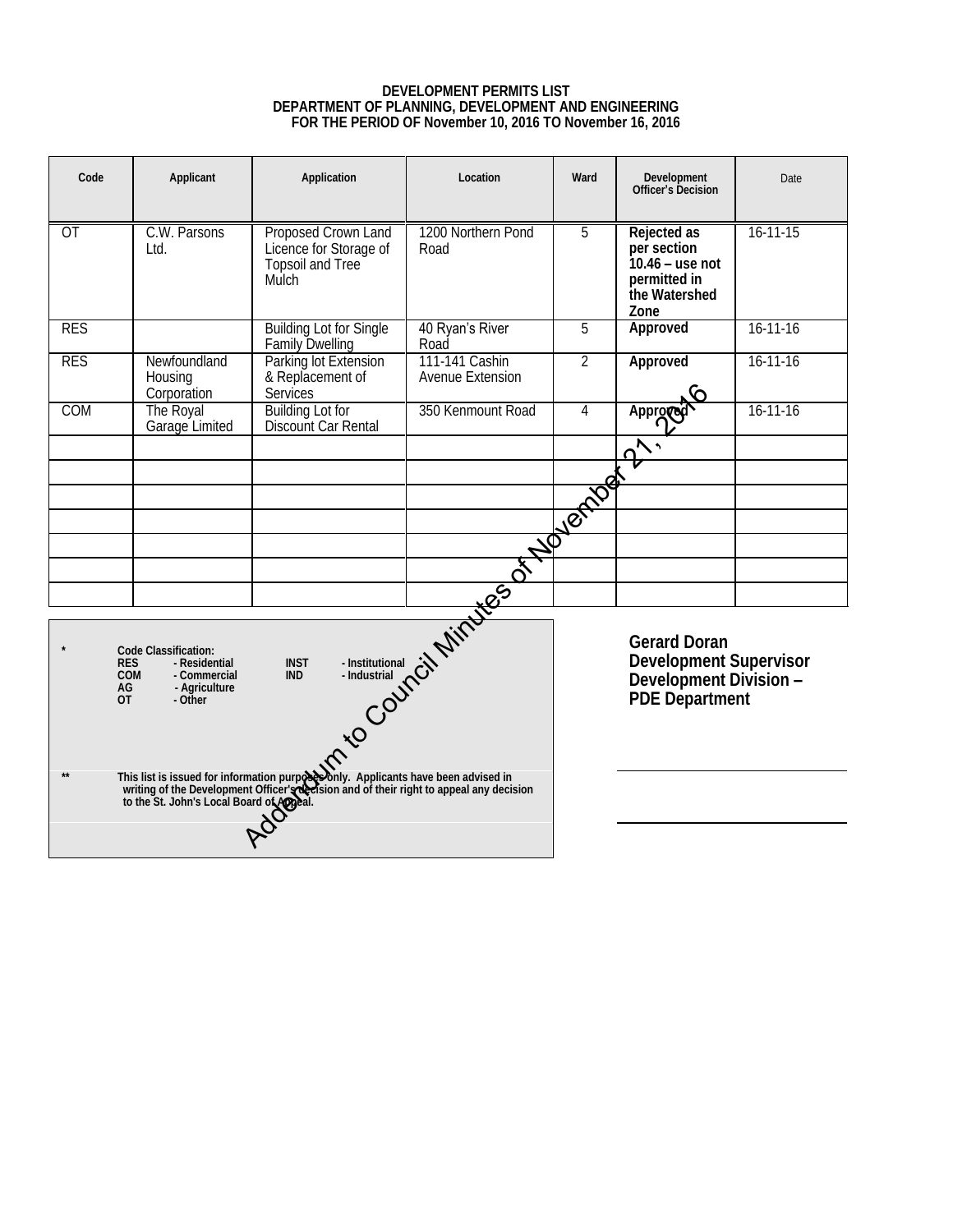## <span id="page-10-0"></span>**Building Permits List Council's November 21, 2016 Regular Meeting**

Permits Issued: 2016/11/09 To 2016/11/16

**Class: Commercial**

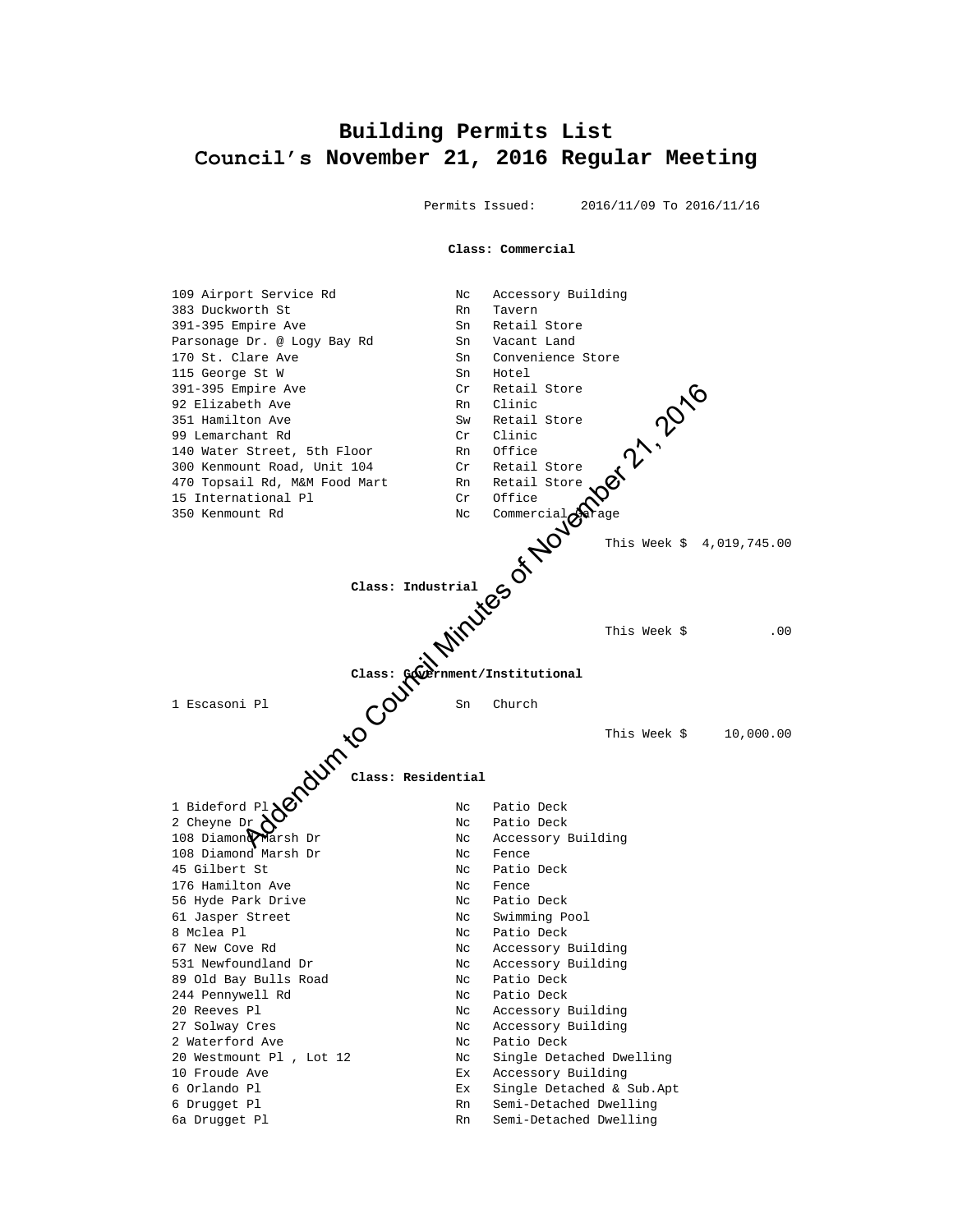| 8 Drugget Pl<br>8a Drugget Pl<br>10 Drugget Pl<br>10a Drugget Pl<br>12 Drugget Pl<br>12a Drugget Pl<br>37 Hawker Cres<br>18 Henry St<br>96 Highland Dr<br>16 James Lane<br>9 Veitch Cres<br>17 Dublin Rd<br>12 O'dea Pl | Rn<br>Rn<br>Rn<br>Rn<br>Rn<br>Rn<br>Rn<br>Rn<br>Rn<br>Rn<br>Rn<br>Sw<br>Sw | Semi-Detached Dwelling<br>Semi-Detached Dwelling<br>Semi-Detached Dwelling<br>Semi-Detached Dwelling<br>Semi-Detached Dwelling<br>Semi-Detached Dwelling<br>Single Detached & Sub.Apt<br>Semi-Detached Dwelling<br>Single Detached Dwelling<br>Single Detached Dwelling<br>Single Detached Dwelling<br>Single Detached Dwelling<br>Single Detached & Sub.Apt |                    |
|-------------------------------------------------------------------------------------------------------------------------------------------------------------------------------------------------------------------------|----------------------------------------------------------------------------|--------------------------------------------------------------------------------------------------------------------------------------------------------------------------------------------------------------------------------------------------------------------------------------------------------------------------------------------------------------|--------------------|
|                                                                                                                                                                                                                         |                                                                            | This Week \$                                                                                                                                                                                                                                                                                                                                                 | 956,308.00         |
|                                                                                                                                                                                                                         | Class: Demolition                                                          |                                                                                                                                                                                                                                                                                                                                                              |                    |
| 766 Torbay Rd                                                                                                                                                                                                           | Dm                                                                         | Single Detached Dwell                                                                                                                                                                                                                                                                                                                                        |                    |
|                                                                                                                                                                                                                         |                                                                            |                                                                                                                                                                                                                                                                                                                                                              |                    |
|                                                                                                                                                                                                                         |                                                                            | This Metal: \$ 53,000.0                                                                                                                                                                                                                                                                                                                                      |                    |
|                                                                                                                                                                                                                         | ssued: 2016/11/20101011/16 \$<br>Repair Permits Issued:                    |                                                                                                                                                                                                                                                                                                                                                              |                    |
|                                                                                                                                                                                                                         |                                                                            |                                                                                                                                                                                                                                                                                                                                                              |                    |
| Co<br>Cr                                                                                                                                                                                                                | Of Occupancy<br>Change<br>Chrobof Occ/Renovtns                             | Sw Site Work<br>Ms Mobile Sign                                                                                                                                                                                                                                                                                                                               |                    |
| Еx<br>NC<br>8Ę.<br><b>OUTPR</b>                                                                                                                                                                                         | ension<br>New Construction<br>Occupant Change<br>Renovations               | Sn Sign<br>Cc Chimney Construction<br>Dm Demolition                                                                                                                                                                                                                                                                                                          |                    |
| <b>Per</b>                                                                                                                                                                                                              | YEAR TO DATE COMPARISONS                                                   |                                                                                                                                                                                                                                                                                                                                                              |                    |
|                                                                                                                                                                                                                         | November 21, 2016                                                          |                                                                                                                                                                                                                                                                                                                                                              |                    |
|                                                                                                                                                                                                                         |                                                                            |                                                                                                                                                                                                                                                                                                                                                              |                    |
| TYPE                                                                                                                                                                                                                    | 2015<br>\$125, 282, 000.00                                                 | 2016                                                                                                                                                                                                                                                                                                                                                         | % VARIANCE $(+/-)$ |
| Commercial<br>Industrial                                                                                                                                                                                                | \$0.00                                                                     | \$118,017,000.00<br>\$0.00                                                                                                                                                                                                                                                                                                                                   | -6<br>0            |
| Government/Institutional                                                                                                                                                                                                | \$15,000,000.00                                                            | \$6,053,000.00                                                                                                                                                                                                                                                                                                                                               | $-60$              |
| Residential                                                                                                                                                                                                             | \$77,100,000.00                                                            | \$67,807,000.00                                                                                                                                                                                                                                                                                                                                              | $-12$              |
| Repairs                                                                                                                                                                                                                 | \$4,002,000.00                                                             | \$4,100,000.00                                                                                                                                                                                                                                                                                                                                               | 2                  |
|                                                                                                                                                                                                                         |                                                                            |                                                                                                                                                                                                                                                                                                                                                              |                    |

Housing Units (1 & 2 Family Dwelling) 208 207

**TOTAL \$221,384,000.00 \$195,977,000.00** -11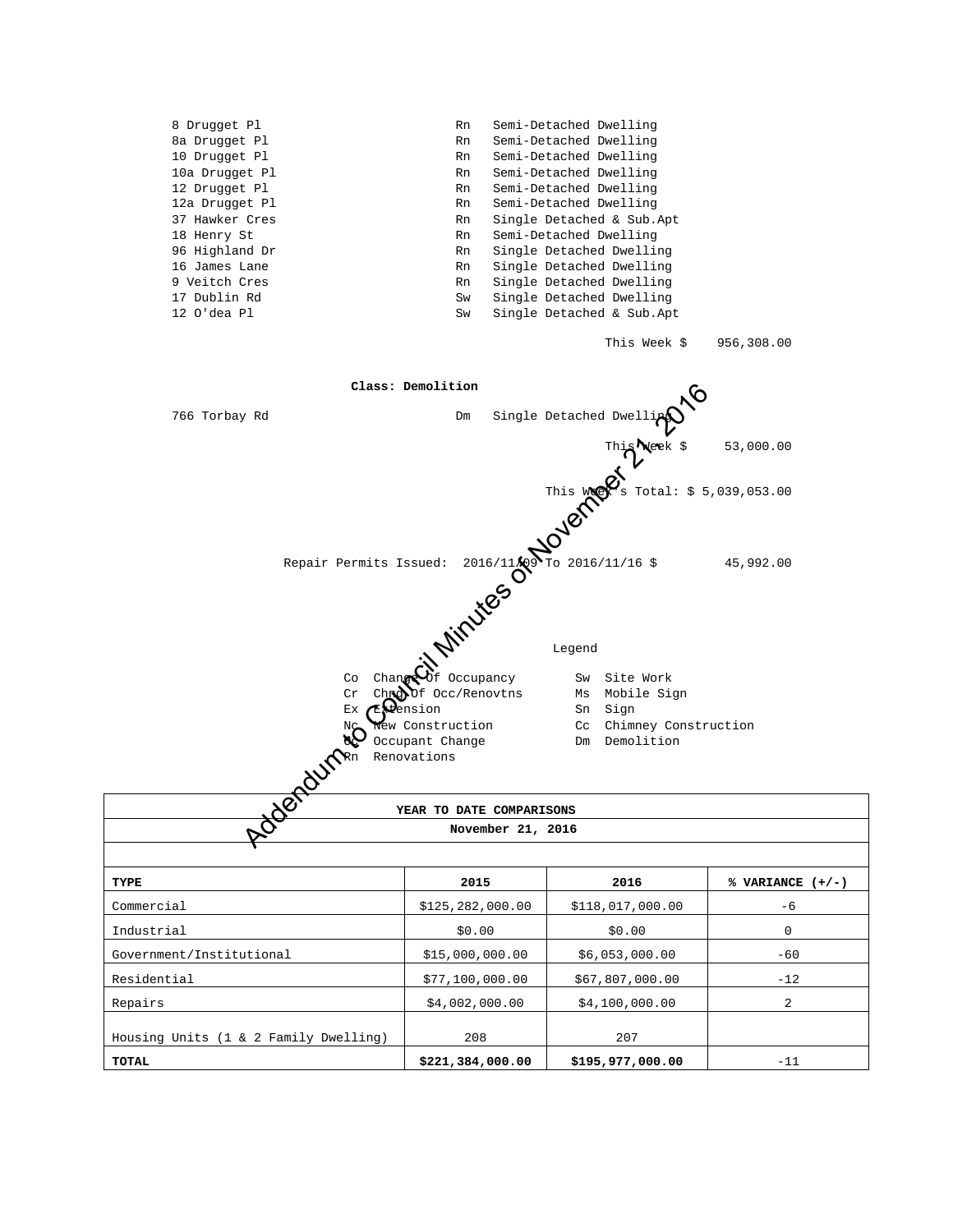Respectfully Submitted,

Jason Sinyard, P. Eng., MBA Deputy City Manger Planning & Development & Engineering

Addendum to Council Minutes of November 2, 2016